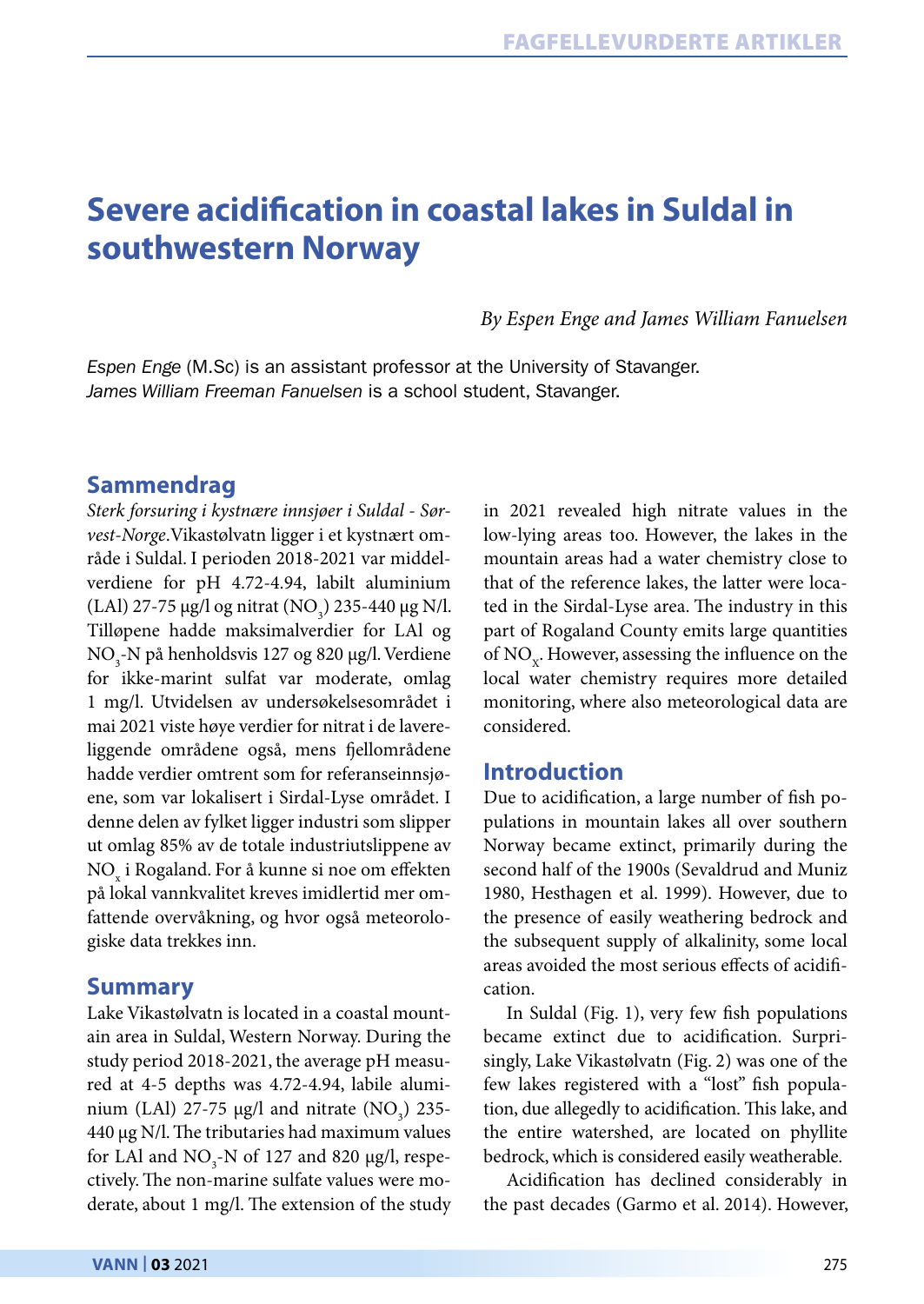sporadic pH measurements in Lake Vikastølvatn over the past two decades have revealed acidic water chemistry inconsistent with the general acidification recovery (Enge 2013). Due to these unexpected results, additional water chemistry surveys were performed between 2018 and 2021. Initially, the study area was restricted to the Vikastøl area. However, due to interesting results, the study area was extended in May 2021, to include the entire western Ropeid peninsula (Fig. 1).

# **Study Area**

The study area is located in the western parts of the Ropeid peninsula (Fig. 1, Fig. 2). The elevation profile (Fig. 3) from Hebnes to Grytenuten (862 m a.s.l.), through Lake Vikastølvann (354 m a.s.l.), shows two plateaus, the first one at 300- 400 and the second one at approximately 600- 800 m a.s.l. The lower plateau is covered by mixed forest (pine and birch) and marshland while



*Fig. 1. Southwestern Norway. The study area is marked with a red square. The eight references are marked with blue text (NI: Nilsebuvatn, RS&KV: Roskreppfjord & Kværevatn, LT: Litle Tjodan, SA; Sandvatn, DJ: Djupavatn, HV&ST: Hålandsvatnet & Store Stokkavatnet). Other place names mentioned in the text are also included.*

the terrain ranging from about 500 m to Grytenuten consists of barren mountain. The 300- 400 m plateau also includes the largest lakes in the study area, while the lakes above this altitude are small and presumably shallow.



*Fig. 3. Elevation profile from Hebnes to Grytenuten. (Glossary: "Åpent område" = Open range; "Havflate" = Ocean surface; "Skog" = Forest; "Innsjø" = Lake: "Myr" = Marshland). (Source: norgeskart.no)*



*Fig. 2. Western part of Ropeid peninsula. Red marks: Sample locations, black triangles: Monuntain peak & altitude (m a.s.l.).*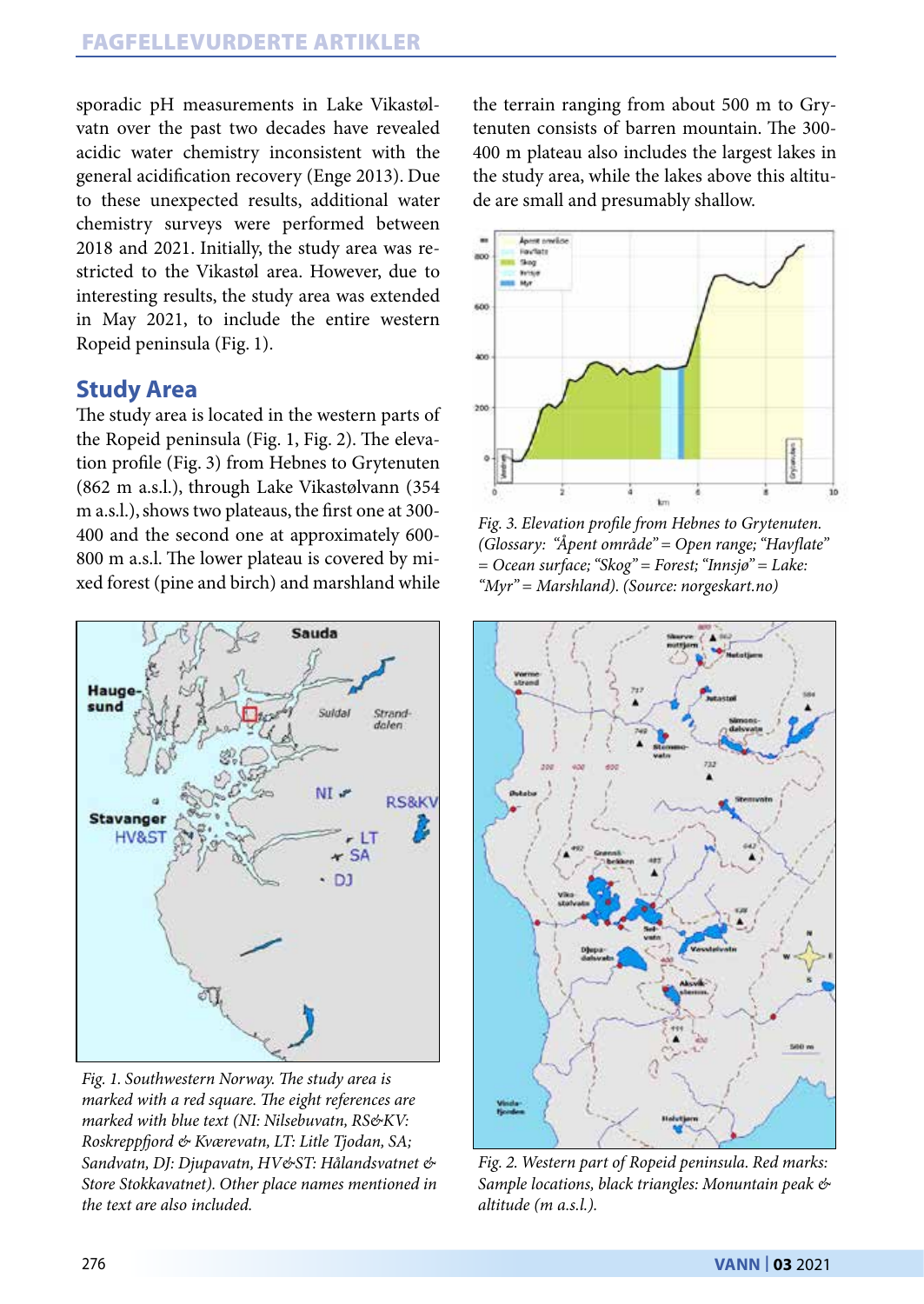

*Picture 1. Aerial photo showing the 300-400 m plateau. From left the Lakes Vikastølvatn, Selvatn, Vasstølvatn (in the background), Djupadalsvatn and Aksvikstemmen (in the background). The lakes at this plateau are the largest lakes at the western Ropeid peninsula. Note the barren rock at higher altitudes (left part of the photo). Sandsfjorden is visible in the background in the right corner (Photo: County Governor of Rogaland).*



*Picture 2. Overview of parts of the mountain plateau >600 m (late May 2021).*

The bedrock is comprised mainly of phyllite and schist with dikes of quartz (ngu.no). A simple qualitative test confirmed that the phyllite in the study area contains iron. Iron is also visible as precipitates of Fe(III)-oxides/hydroxides in several brooks in the area. One of the most common iron minerals in metamorph bedrocks

is pyrite  $(FeS_2)$  (Alterman 1989). Pyrite in contact with oxygen and water may oxidize to form sulfuric acid and Fe(III)-oxides/hydroxideprecipitations.

There is a scarcity of glacial deposits in the mountain areas, except for a limited occurrence along the western shoreline of Lake Vikastølvatn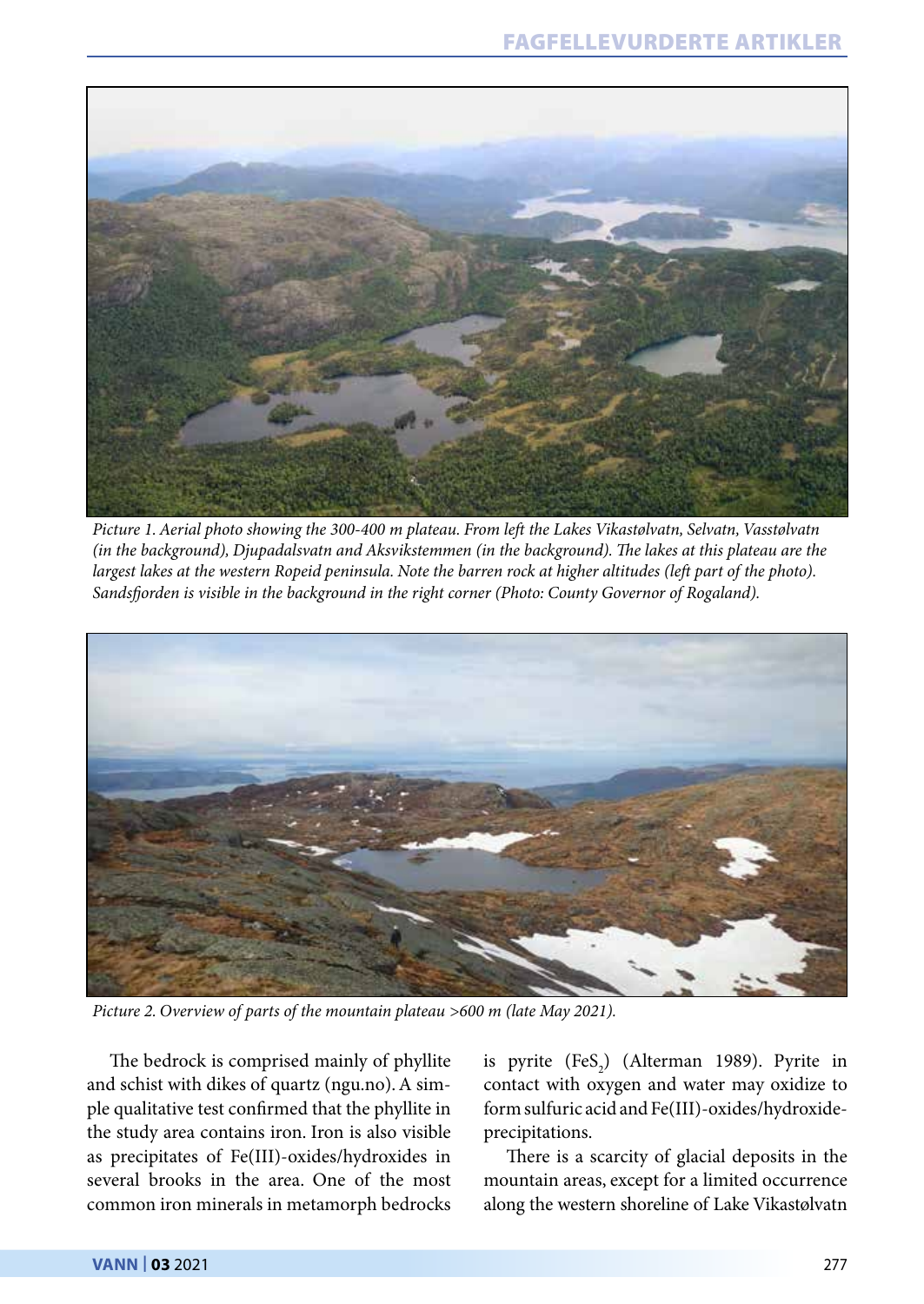

*Picture 3. Fe(III)-precipitations in a small brook along the road up to Lake Vikastølvatn (Photo: Henrik van der Hoeven).*

(ngu.no). This deposit is shallow (depth <0.5 m) and covers an area of 0.12 km², equal to 2.9% of the entire catchment of Lake Vikastølvatn. However, in lower-lying areas (<200 m a.s.l.), there are large glacial deposits in the slopes down to the coastline.

Lake Vikastølvatn (354 m a.s.l.) and tributaries were initially the primary targets of this survey. Moreover, this is the largest lake in the area. Therefore, Lake Vikastølvatn has been subject to more comprehensive studies than the other lakes.

The maximum altitude in the Vikastøl-catchment is 750 m a.s.l. and the most remote parts of the watershed are located 3 km from the coastline. The Vikastøl watershed comprises lakes (9%), forest (42%), marshland (5%), and barren mountain (26%) (NEVINA, nve.no). There are no human activities in the watershed.

The catchment is  $4.15 \text{ km}^2$  and the runoff is 77.5 l/s per km² (NEVINA, nve.no), equal to an annual runoff of  $10.1'10<sup>6</sup>$  m<sup>3</sup>/year. The average depth is 5.5 m (Fig. 4). With an area of 0.163  $\mathrm{km^2}$ , this represents a volume of 0.90 $^{\prime}10^{\circ}$  m<sup>3</sup> and a retention time of 0.1 year.



*Fig. 4. Lake Vikastølvatn. The individual depths (m) were measured by a manual sonar and located on the map with GPS.*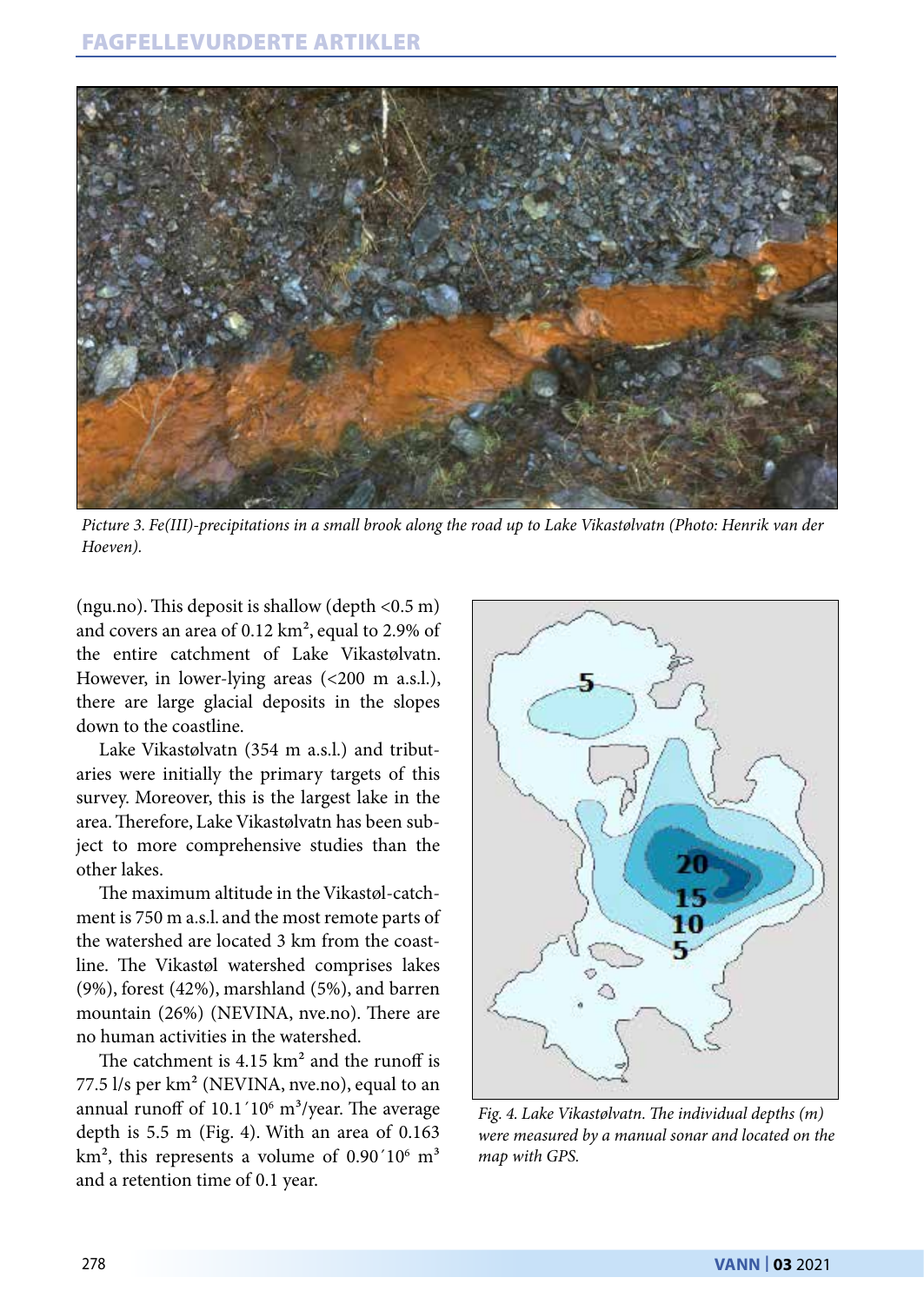# **Methods**

# **Sampling**

Water was sampled in Lake Vikastølvatn and tributaries throughout 2018-2021. The lake was sampled at depths of 0, 2.5, 5, 10, and 15 m with a Ruttner sampler. The sampling depths were changed to 0, 5, 10, and 20 m in 2021. In 2018 the upstream Lake Selvatn was included and was sampled at depths 0, 2.5, 5, and 7.5 m (maximum depth <10 m).

Due to the findings in Lake Vikastølvatn, the surveys were extended in May 2021, to include lakes and brooks all over the western Ropeid peninsula. These additional sites were only sampled once.

For nitrate references, water was sampled from the ultraoligotrophic mountain Lakes Nilsebuvatn, Litle Tjodan, Sandvatn, Djupavatn, Kværevatn, and Roskreppfjorden located 717, 896, 910, 713, 929, and 929 m a.s.l. (Fig. 1). These are relatively large lakes (area 0.4-30 km<sup>2</sup>). With exception of Lake Kværevatn, they are deep lakes with presumably high retention times. These samples are further referred to as "mountain references".

Moreover, as references regarding the effects of the bedrock on the water chemistry, samples from the mesotrophic Lake Store Stokkavatn and the hyper-eutrophic Lake Hålandsvatn in Stavanger were also included. They are both low-land lakes, laying on the same type of bedrock as the study area (phyllite).

#### Water analyses - primary parameters

pH was determined according to "Standard Methods" 4500-H+ (Eaton et al. 1995) with a Fisher Scientific pH-meter equipped with a Radiometer pHC4001 electrode. Calibration was performed with standard buffers (pH=4.004 &6.863). The calibrations were always doublechecked with an independent buffer within the calibration range (pH=5.00, Merck "Certipur", NIST-traceable). Conductivity was measured with an Amber Science instrument (mod. 1056) according to "Standard Methods" 2510. Calibration was performed with a NaCl-solution (210 µS/cm), which has been verified vs. a solution prepared from certified reference material. Ca, Na, and Cl were determined with Radiometer ion-selective electrodes, while K was measured using a Sentek electrode, according to the manuals. Mg was determined photometrically with calmagite/EGTA according to Ingman and Ringbom (1966). S $O_4$  was titrated conductometrically with barium acetate, according to Stølen (2019). Nitrate was determined photometrically as nitrite, after reduction by Zn, modified from "Standard Methods" 4500- $\rm NO\mathstrut_{3}$  (E). Strictly, this method determines the sum of nitrate and nitrite. However, in oxygenated water the concentrations of nitrite are normally negligible; typically <10 µg/l (Wetzel 2001). The internal standard for checking the cation/anions determinations was prepared using diluted seawater, where Na and Ca have been verified vs. solutions made of certified reference material/certified standards. Aluminium was determined photometrically with ECR according to "Standard Methods" 3500-Al, D. The ilabile fraction ("ILAl") was determined on an ion-exchanged sample (Amberlite IR120- Na+ ). Labile aluminium ("LAl"), i.e. the inorganic cationic fraction, was determined as the difference between the directly determined aluminium and ILAl. The control solution was a certified Al-standard, independent of the calibration solutions. The color was measured with a spectrophotometer (Shimadzu UV120) at 410 nm in 40 mm glass cuvettes. Due to low turbidity, the samples were measured without filtration.

With one exception, the same procedures were applied for samples from the reference locations. Ca in Lake Hålandsvatn was determined with EDTA-titration according to "Standard Methods" 3500-Ca (D).

Additional to the quality assurance for the individual parameters (e.g. Enge et al. 2021), determinations of anion-cation balance and calculated conductivity vs. measured conductivity were performed on all samples with "full" analysis (n=86). For cation-anion balance, the fraction of the determinations within ±10% and ±5% were 100% and 93%, respectively. For calculated vs. measured conductivity the corresponding values were 100% and 97%.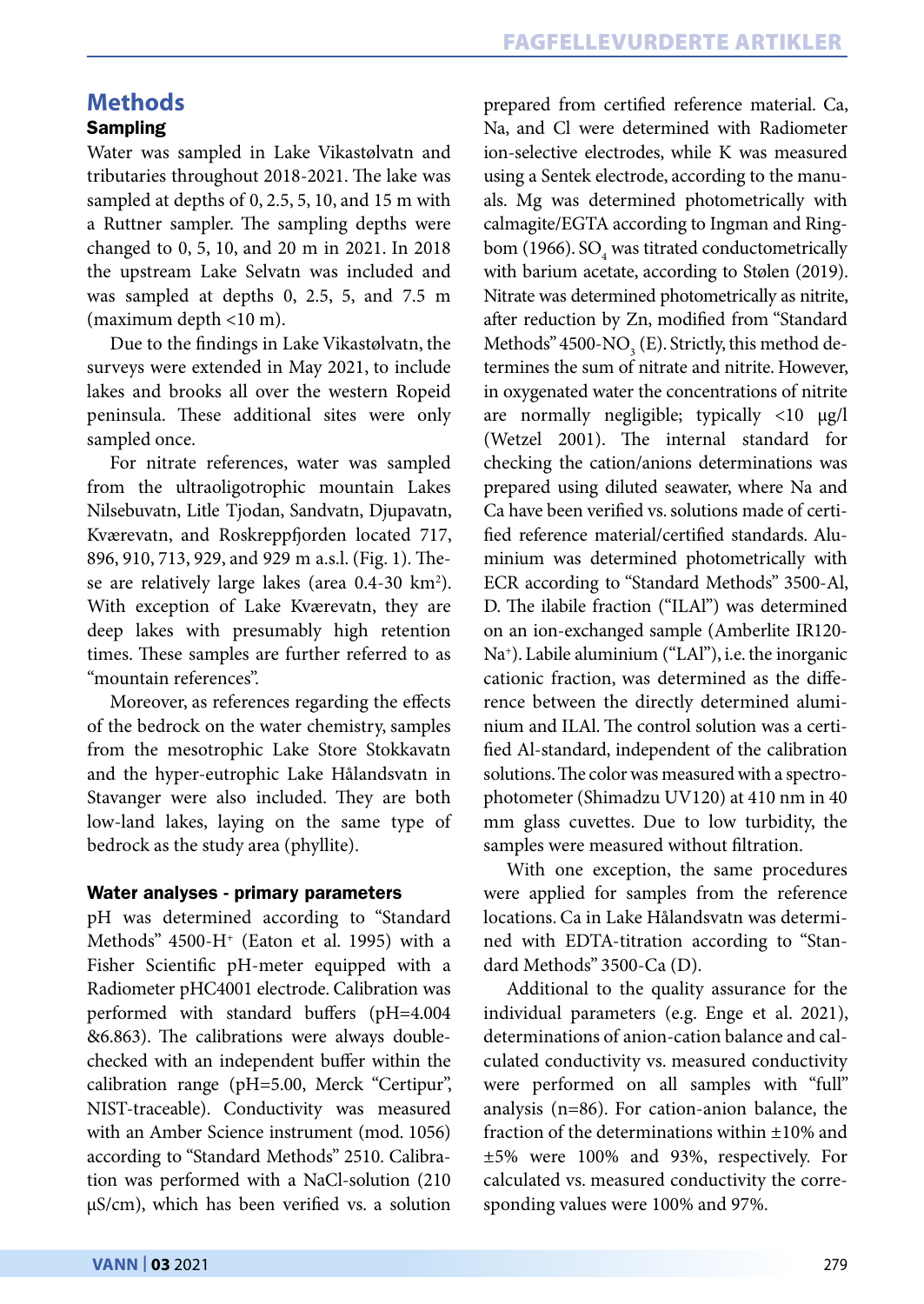#### Water analyses - additional parameters

On samples from Lake Vikastølvatn, additional parameters were sporadically analyzed. In April 2020 iron was measured on samples from five depths, using the ferrozine method (HACH 1998). Moreover, ammonium (strictly  $NH<sub>3</sub>$  +  $NH<sub>4</sub><sup>+</sup>$ ) was determined for four samples from Lake Vikastølvatn sampled in May 2021. This determination was performed with ion-selective electrode (Metrohm) according to "Standard Methods" 4500- $NH<sub>3</sub>$  (D).

Alkalinity was determined by acidimetric titration to pH=4.5. Equivalence alkalinity,  $\mathrm{ALK}_{_{\mathrm{E}}}$ , was calculated according to Henriksen (1982). However, it should be noted that the  $ALK<sub>E</sub>$  approach slightly overestimates the alkalinity (Enge and Garmo 2021). The alkalinity data were not presented separately but applied in the calculation of  $\Sigma$ anions (see next chap.).

#### Water chemistry calculations and compilations

ANC (Acid Neutralizing Capacity) was calculated as  $\Sigma$ (strong base cations) -  $\Sigma$ (strong acid anions). In situations where results were below the detection limit, (detection limit)/2 was used in the chemistry calculations. E.g. for potassium "K<0.05 mg/l", a value of  $0.025$  was used.

Due to the very acidic water with high levels of Al, both  $H^+$  and LAl were included in the cation sum. For LAl an average charge of 2+ was applied. For samples with alkalinity data, the approximation  $[HCO<sub>3</sub>$   $]\approx$ alkalinity was applied. For the remaining samples (pH<5.5) we assumed that  $[HCO<sub>3</sub>]<sub>\approx</sub>0$ .

Preacidification water chemistry was estimated using the spreadsheet following Hindar and Wright (2002). TOC was not measured but estimated from "color". For the large Lake Byrkjelandsvatn, located in a mountain area in southern parts of the county, Wright et al. (2011) found that "color" (mg Pt/l) was approximately  $10 \times TOC$  (mg/l). This approximation was applied to the current samples, for estimating TOC.

### **Results**

A total of 95 samples were included in the study. 53 of the samples were collected in the study area (Ropeid peninsula) (Tab. 1), while the



*Fig. 5: Maps showing the geographic distribution for values of pH and nitrate.*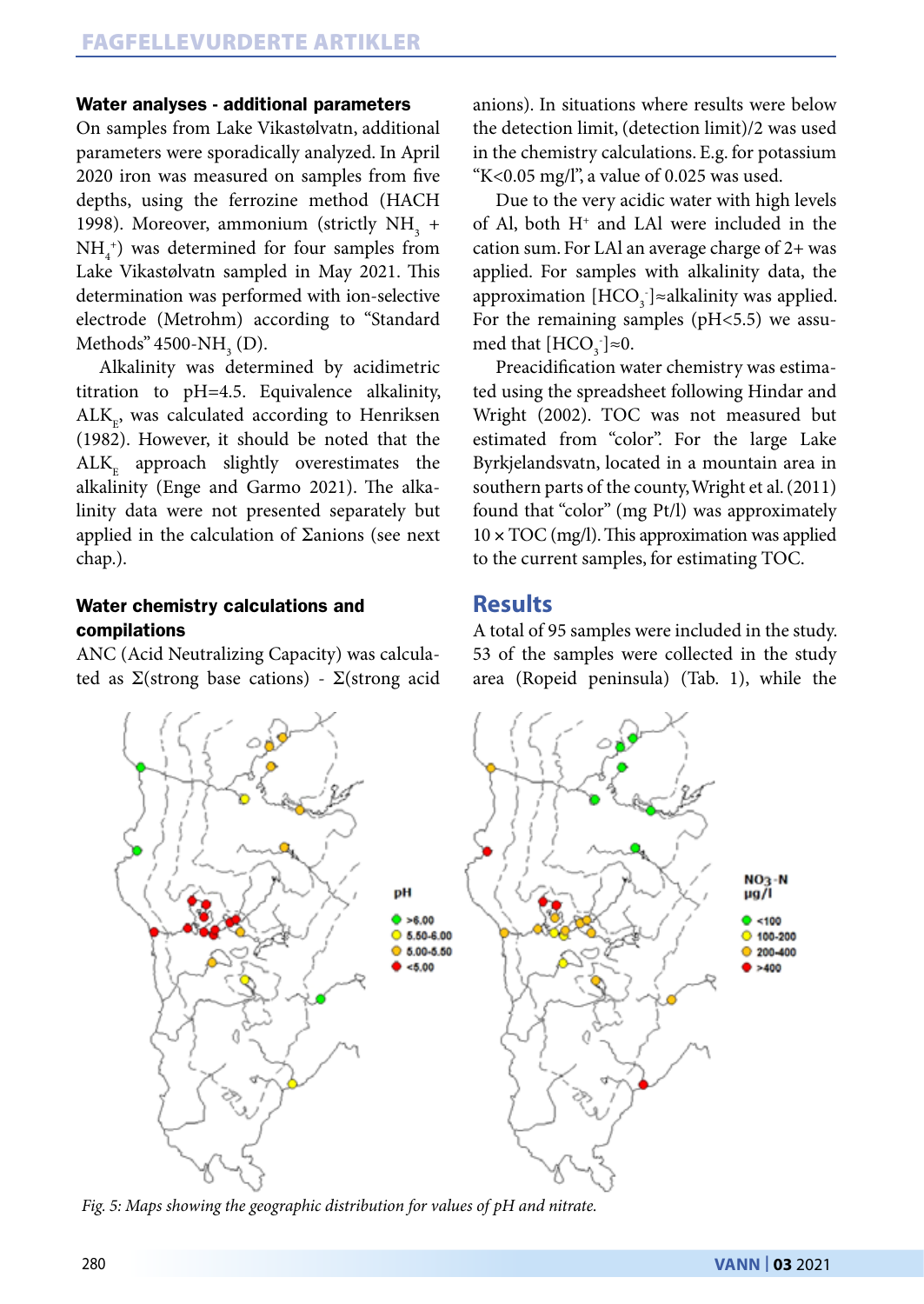

*Fig. 6. Relationships between conductivity, Ca and Cl. Samples from the brooks along the coastline (n=5) were not included.*



*Fig. 7. Relationships between altitude and selected water chemistry parameters. a) calcium; b) chloride; c) sulfate and d) nitrate.*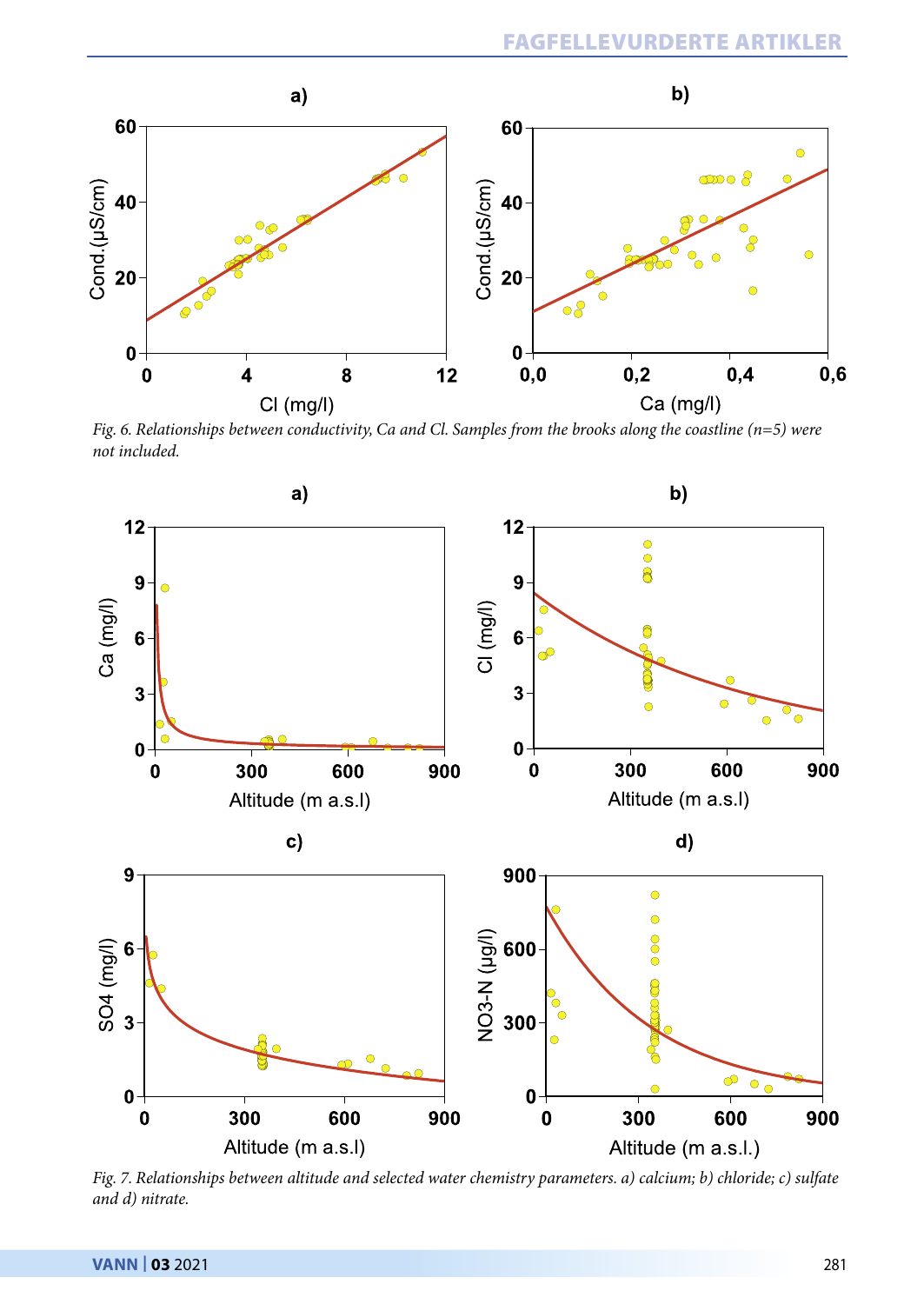| Area<br>(altitude)                   | <b>Site</b>               | n  | Date/<br>period | pH   | Cond.      | Color          | <b>AI</b> | LAI       | Ca   | Ma   | <b>Na</b> | K      | <b>CI</b> | SO <sub>4</sub> | NO <sub>2</sub> | <b>ANC</b> |
|--------------------------------------|---------------------------|----|-----------------|------|------------|----------------|-----------|-----------|------|------|-----------|--------|-----------|-----------------|-----------------|------------|
| (m a.s.l.)                           |                           |    |                 |      | $\mu$ S/cm | mg Pt/I        | $\mu$ g/l | $\mu$ g/l | mq/l | mq/l | mq/l      | mq/l   | mq/l      | mq/l            | $\mu$ g/l N     | $\mu$ eq/l |
| Coastal areas<br>(< 100m)            | (five brooks)             | 5  | 2018-2021       | 6.23 | 50.4       | $\overline{7}$ | 35        | 8         | 3.16 | 0.84 | 3.6       | 0.20   | 5.8       | 4.9             | 424             | 51         |
| Plateau<br>300-400 m                 | Lake Vikastølv.           | 6  | Apr-2018        | 4.78 | 34.1       | 24             | 89        | 50        | 0.31 | 0.39 | 3.2       | 0.13   | 6.0       | 1.4             | 440             | $-42$      |
|                                      | Lake Vikastølv.           | 6  | Apr-2020        | 4.72 | 46.1       | 11             | 100       | 75        | 0.37 | 0.67 | 5.0       | 0.17   | 9.3       | 1.7             | 292             | $-26$      |
|                                      | Lake Vikastølv.           | 4  | Jan-2021        | 4.85 | 24.8       | 30             | 62        | 27        | 0.21 | 0.30 | 2.4       | 0.13   | 3.7       | 1.8             | 235             | $-15$      |
|                                      | Lake Vikastølv.           | 4  | May-2021        | 4.94 | 25.0       | 16             | 66        | 46        | 0.24 | 0.38 | 2.3       | < 0.05 | 3.9       | 1.5             | 345             | $-19$      |
|                                      | Grønnlibekken             | 4  | 2018-2021       | 4.82 | 37.6       | 6              | 143       | 109       | 0.43 | 0.54 | 3.7       | 0.11   | 6.2       | 2.0             | 653             | $-36$      |
|                                      | Maramyr-<br>bekken        | 3  | 2018-2021       | 4.73 | 36.6       | 21             | 119       | 66        | 0.34 | 0.42 | 3.6       | 0.07   | 6.1       | 2.0             | 537             | $-43$      |
|                                      | (eigth lakes &<br>brooks) | 15 | 2018-2021       | 4.97 | 27.2       | 28             | 43        | 17        | 0.32 | 0.32 | 2.7       | 0.13   | 4.7       | 1.6             | 245             | $-19$      |
| Mountain areas<br>$(>600 \text{ m})$ | (six lakes)               | 6  | May-2021        | 5.25 | 14.5       | 22             | 32        | 15        | 0.16 | 0.21 | 1.4       | < 0.05 | 2.3       | 1.2             | 60              | $-8$       |

*Tab. 1. Water chemistry results from lakes at western Ropeid peninsula. Except for the brooks, these values are*  average *values for samples from several depths. Outlet samples were included in the lake averages. "n" is number of samples.*

*Tab. 2. Water chemistry results from reference lakes (see Fig. 1). The results are* average *values for samples from several depths. "n" is number of samples. (Parentheses: ALKE)*

| Area-<br>(altitude)                 | <b>Site</b>     | n | Date/<br>period | pH   | Cond.      | Color   | <b>AI</b> | LAI       | Ca   | Mg   | <b>Na</b> | K      | $\mathsf{C}$ | SO <sub>4</sub> | NO <sub>2</sub> | <b>ANC</b>     |
|-------------------------------------|-----------------|---|-----------------|------|------------|---------|-----------|-----------|------|------|-----------|--------|--------------|-----------------|-----------------|----------------|
| (m a.s.l.)                          |                 |   |                 |      | $\mu$ S/cm | mg Pt/I | $\mu q/l$ | $\mu$ g/l | mq/l | mq/l | mq/l      | mq/l   | mq/l         | mq/l            | $\mu$ g/l N     | $\mu$ eq/l     |
| Mountain area<br>$(>600 \text{ m})$ | Kværevatn       | 3 | Jul-2020        | 5.89 | 6.9        | 16      | 16        | 6         | 0.27 | 0.09 | 0.6       | < 0.05 | 0.9          | 0.7             | 36              | 7              |
|                                     | Roskreppfjorden | 5 | Jul-2020        | 5.76 | 8.8        | 6       | 28        | 14        | 0.27 | 0.11 | 0.8       | < 0.05 | 1.3          | 0.8             | 64              | $\overline{2}$ |
|                                     | Nilsebuvatn     | 5 | Aug-2020        | 5.62 | 8.4        | 7       | 18        | 9         | 0.13 | 0.11 | 0.9       | 0.07   | 1.4          | 0.6             | 53              | 0              |
|                                     | L.Tjodan        | 5 | Aug-2020        | 5.57 | 11.5       | 6       | 19        | 8         | 0.17 | 0.15 | 1.3       | < 0.05 | 2.1          | 0.7             | 57              | $\mathbf{0}$   |
|                                     | Sandvatn        | 4 | Aug-2019        | 5.53 | 9.6        | 6       | 17        | 5         | 0.15 | 0.14 | 1.0       | < 0.05 | 1.6          | 0.6             | 90              | $-2$           |
|                                     | Sandvatn        | 4 | Feb-2020        | 5.32 | 13.9       | 3       | 23        | 12        | 0.19 | 0.20 | 1.5       | < 0.05 | 2.5          | 0.8             | 82              | $-3$           |
|                                     | Djupavatn       | 4 | Apr-2021        | 5.50 | 12.0       | 21      | 39        | 9         | 0.21 | 0.15 | 1.3       | < 0.05 | 2.0          | 0.9             | 70              | 1              |
| Lowland,<br>"phyllite"              | St.Stokkavatn   | 5 | Feb-2021        | 7.33 | 153        | 11      |           |           | 13.0 | 3.0  | 11.3      | 2.5    | 19.2         | 16.2            |                 | (498)          |
|                                     | Hålandsvatn     | 7 | Jul-2020        | 8.07 | 209        |         |           |           | 19.7 |      |           |        |              |                 | 458             | (954)          |

*Tab. 3: Natural state water chemistry ("nat.") were calculated using data from lake Vikastølvatn according to Hindar and Wright (2002). Averages based on samples from several depths were used.* 

|        |       | Apr-18 (nat.) D |         |       | Apr-20 (nat.) D |         |       | Jan-21 (nat.) D |         | May-21 (nat.) D |      |         |  |
|--------|-------|-----------------|---------|-------|-----------------|---------|-------|-----------------|---------|-----------------|------|---------|--|
| pH     | 4.78  | 4.87            | $-0.09$ | 4.72  | 5.08            | $-0.36$ | 4.85  | 5.58            | $-0.73$ | 4.94            | 5.65 | $-0.71$ |  |
| $50^*$ | 0.6   | 0.5             | 0.1     | 0.4   | 0.5             | $-0.1$  | 1.3   | 0.5             | 0.8     | 1.0             | 0.5  | 0.4     |  |
| NO.    | 440   | 0               | 440     | 292   | 0               | 292     | 235   | 0               | 235     | 343             |      | 343     |  |
| LAI    | 50    | 31              | 19      | 75    |                 | 68      | 27    | 0               | 27      | 46              | 0    | 46      |  |
| ANC    | $-42$ | -6              | $-36$   | $-26$ | $-4$            | $-22$   | $-15$ | 17              | $-32$   | -19             | 11   | $-30$   |  |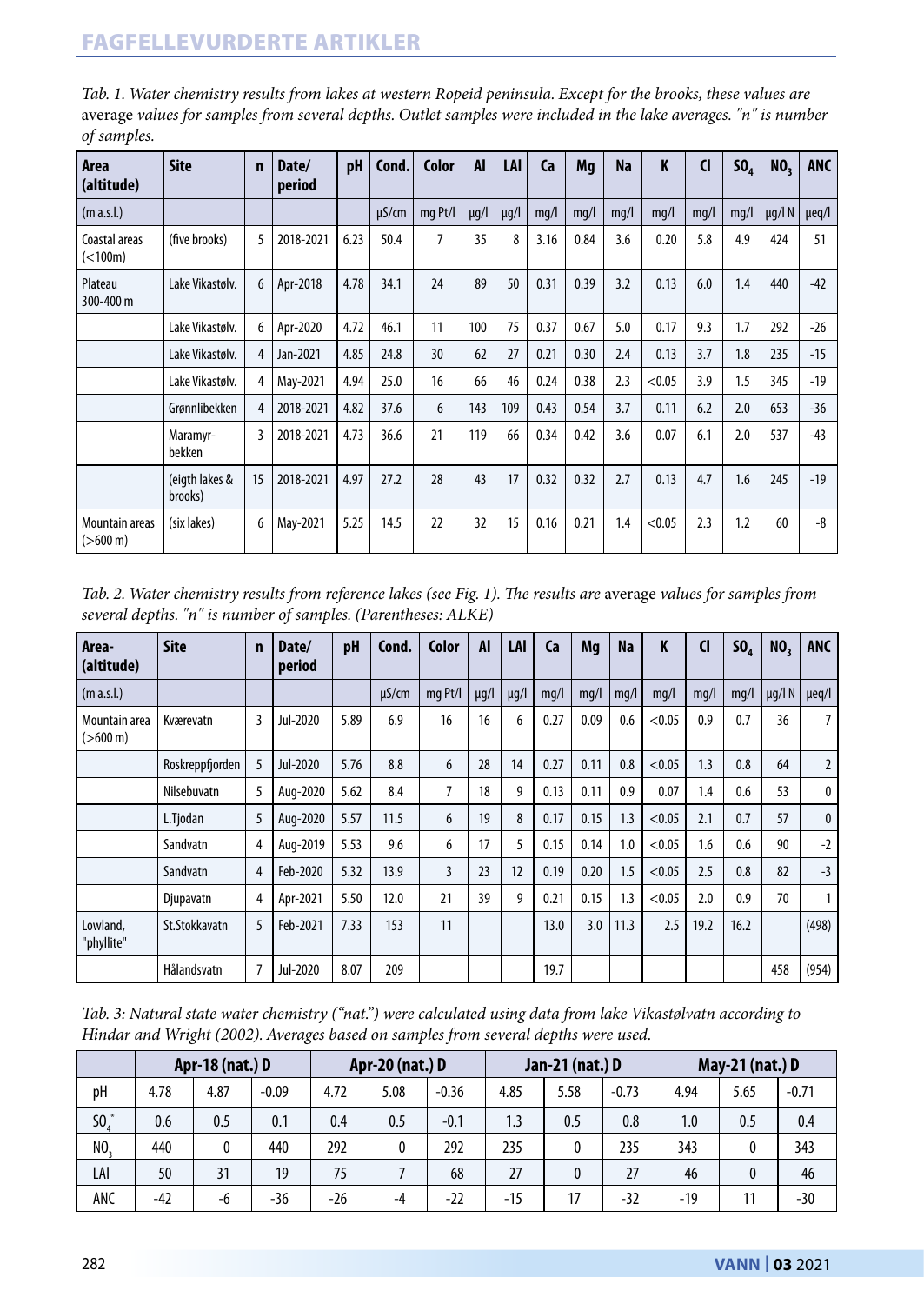remaining 42 samples (Tab. 2) were reference samples and originated from the mountain areas in Sirdal- and Lyseheiene (n=30) and from the Stavanger area (n=12).

The most striking findings were the low pHand high nitrate values. Both parameters showed a distinct geographic variability throughout the study area (Fig. 5).

#### General water chemistry

Airborne sea salts are the primary source of ions in the mountain area, while the bedrock is an important ion contributor in the lower areas. For the locations above 200 m a.s.l. (n=48), chloride correlated far better to conductivity  $(r^2=0.95)$  than calcium  $(r^2=0.49)$  (Fig. 6). Calculations showed that 70% of the conductivity of these samples were of marine origin, while 16% was attributed to H+. The remaining conductivity originated from weathering and pollution.

With a maximum value of 8.7 mg/l, the Ca-values in the brooks along the coastline were relatively high. However, calcium values decreased with increasing altitude (Fig. 7a), down to extremely low values in the mountain areas (minimum: 0.07 mg/l). Also, the chloride values decreased with increasing altitude (Fig. 7b), i.e. with increasing distance from the coast.

We detected high sulfate values in the brooks along the coastline (Tab. 1). The levels of sulfate of the low-land samples, ranged from 4.4 to 5.7 mg/l. Lower values were found at higher altitudes (Fig. 7c). Non-marine sulfate  $(SO_4^*)$  for all samples with sufficient data was calculated to 1.1±0.9 mg/l (n=51). The moutain *references* had  $SO_4^*$ =0.5±0.1 mg/l (n=30).

Below an altitude of about 400 m extremely high nitrate values were found (Fig. 7d). In the high mountain area, the values were as low as in the mountain references.

### Acidification

Lake Vikastølvatn had highly acidic water chemistry. pH, LAl, and  $\rm NO_{_3}$  for the individual samples were 4.70-4.99, 21-78 µg/l, 230-460 µg/l, respectively (n=20). With pH, LAl, and

NO<sub>3</sub> of 4.71-4.93, 50-127 μg/l, 430-820 μg/l, the tributaries Grønlibekken and Maramyrbekken were also strongly acidic (n=7). However, the mountain lakes were significantly less acidic (pH=5.02-5.77, LAl= 6-21  $\mu$ g/l, and NO<sub>3</sub>= 30-80  $\mu$ g/l, n=6). This water chemistry was close to that of the mountain references. In the brooks along the coastline, high concentrations of both  $NO<sub>3</sub>$  and  $SO<sub>4</sub>$  were measured. However, there was apparently sufficient alkalinity to neutralize the acid.

For the typical acidification parameters pH,  $\rm NO_{_{3}},$  LAl, and ANC, natural state water chemistry were calculated for the samples from Lake Vikastølvatn (n=20). Considerable differences between observed water chemistry and estimated natural state values were detected (Tab. 3). ANC was 30 µeq/l lower, indicating severe acidification. Surprisingly, only small effects were registered for sulfate (average  $\Delta SO_4^*$ =+0.3 mg/l).

In a multiple regression of ANC vs. Ca,  $NO<sub>3</sub>$ , Cl and  ${SO_4}^*$  ( $r^2$ =0.93, p<0.001, n=51), a significant positive effect was found for Ca  $(p<0.001)$ , while negative contributions of  $NO_3 (p<0.001)$ and Cl (p<0.001) were detected. Apparently, there were no effects of  $SO_4^*$  (non-marine sulfate) (p>0.05). When excluding the three  $\text{SO}_4\text{-values}$ from the coastal area, in this context outliers, exponential regression demonstrated a significant negative correlation between chloride and non-marine SO<sub>4</sub> (r<sup>2</sup>=0.44, p<0.001, n=48).

#### Other parameters

Fe was measured 29±3 µg/l (AVG±SD) at the five lake samples (depths: 0-15 m) from Lake Vikastølvatn (April 2020). The four samples from May 2020 (depths: 0-20 m) showed ammonium values below the detection limit  $\left($  <50  $\mu$ g N/l). All these values were very low, and will not be further used.

# **Discussion**

The most acidic water was detected in the Vikastøl-area. The mountain areas were apparently less susceptible to acid deposition, and in the lower areas, the local geology largely countered the acidification effects.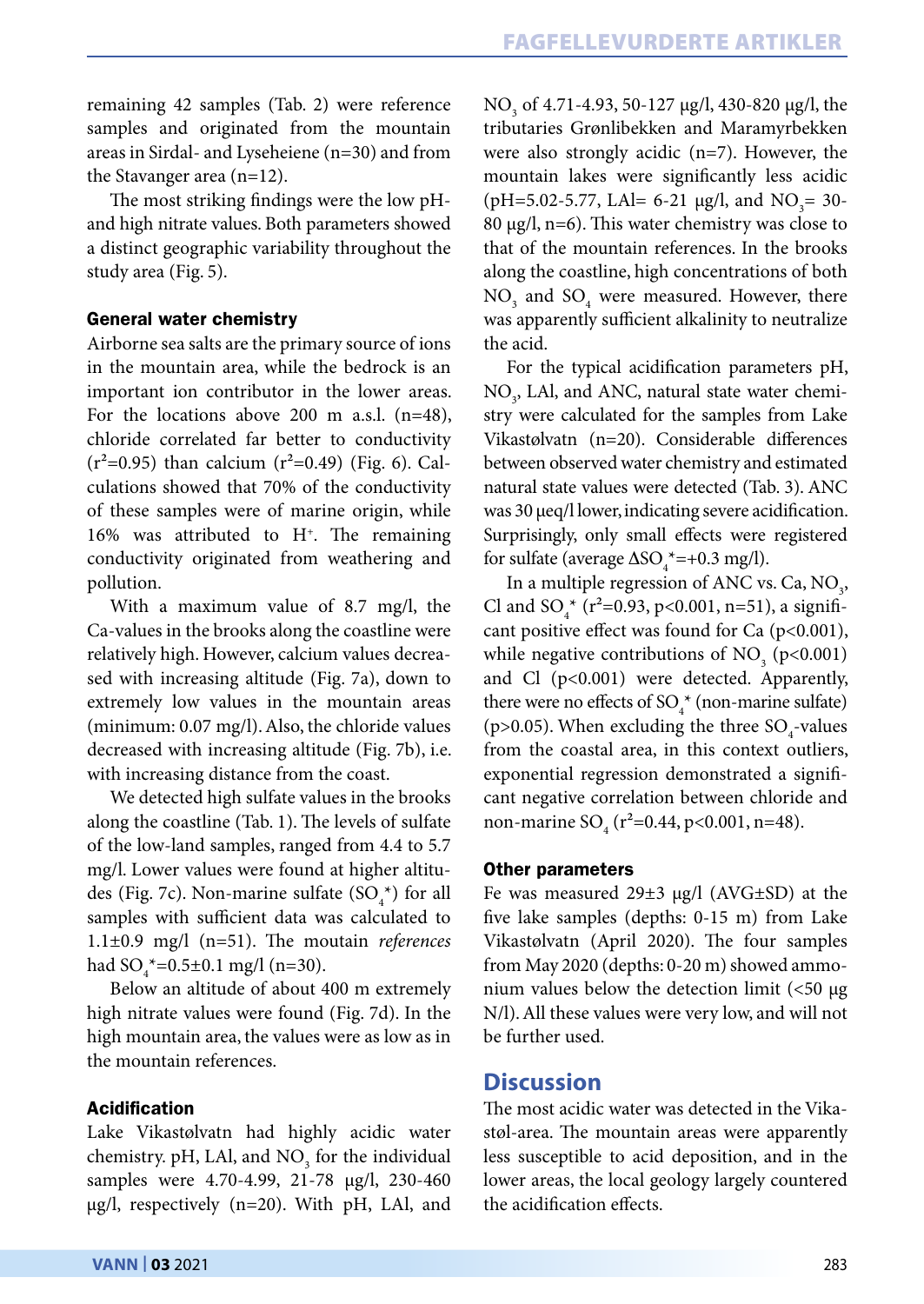Highly acidic water with low values for Ca was found in the Vikastøl area. This was unexpected due to the easily weatherable bedrock. Normally, phyllite bedrock is associated with high pH and calcium levels in the adjacent waters. On the Stavanger peninsula, where the bedrock is phyllite, the pH values were above seven (Tab. 2) while Lake Vikastølvatn had pH values of <5 (Tab. 1). The corresponding calcium values were 10-20 mg/l and 0.19-0.40 mg/l, respectively.

In the highest areas at the Ropeid peninsula, calcium levels as low as 0.07 mg/l (Nutatjørn) have been measured, suggesting a limited supply of calcium from the bedrock. This effect is amplified by dilution due to the high annual precipitation, close to 4000 mm (compiled from nve.no). However, along the coastline calcium values as high as 8.7 mg/l have been found (Fig. 7c). In the Vormestrand brook, calcium increased from 0.10 mg/l in Lake Skurvenuttjørn (788 m a.s.l.) to 3.6 mg/l in the inlet to Vindafjord, despite the same type of bedrock. The difference between these areas is primarily that glacial deposits are scarce in the mountain areas, while large deposits are found in the slopes down to the coastline. Glacial deposits are rock material grinded by glaciers. Due to the large surface area available for weathering, glacial deposits are more effective in supplying the water with alkalinity than the solid bedrock itself (Wright and Henriksen 1978). Moreover, such deposits may also include foreign rock types, i.e. material other than the local bedrock (Andersen et al. 1987).

In Jæren, on the other hand, the opposite situation exists. Here, high calcium values are found in the water (Enge 2013), despite slow weathering bedrock (gneiss). However, this area comprises massive glacial deposits, up to about 100 m thick (Andersen et al. 1987). These results suggest that the presence of glacial deposits is crucial, and subsequently, that easily weatherable bedrock alone is apparently not sufficient to counter acidification.

We observed unexpectedly high values for non-marine sulfate (1.1±0.9 mg/l, n=51). The mountain reference had 0.5±0.1 mg/l nonmarine sulfate. The two major sources of non-marine sulfate are pollution and sulfide oxidation. The phyllite often contains pyrite  $(Fes<sub>2</sub>)$  (Alterman 1989), a mineral producing sulfuric acid when oxidized. Since we have established that the phyllite in the study area contains iron, we cannot reject the possibility that this includes pyrite, and that the "extra" sulfate, compared to the references, may be attributed to pyrite oxidation. The high values along the coastline are not explainable by acidic deposition and are attributed to local sources.

Nitrate determination was based on "Standard Methods". This method applies the highly toxic metal Cd as a reducing agent. Due to safety precautions, we modified the method for using Zn-powder as reductor. Zn is also an acknowledged reducing agent for nitrate determinations (e.g. Merino 2009), but the procedure is somewhat more complicated. It should also be noted that the Zn-reduction method has previously been included in "Standard Methods". The Znmethod was used for all nitrate determinations in the current study, including the references.

The nitrate values in Lake Vikastølvatn were about five times higher than in the reference samples. While the Vikastøl samples were collected largely during the winter and spring, the majority of the reference samples were taken during spring and summer. Normally, summer samples have low levels of nitrate due to biological activity. However, for oligotrophic lakes, a retention time of >0.3 years largely eliminates the seasonal variations for nitrate (Kaste et al. 2003). This is confirmed by data from several of the reference lakes. For Lake Sandvatn no significant differences between February- and August values were detected and in Lake Djupavatn low nitrate values were registered in April 2021. The national lakes survey in 2019 (Hindar et al. 2020) showed average nitrate (+nitrite) values of 27 µg/l and 35 µg/l for the regions Vestlandet and Sørlandet, respectively, a reduction of about 60% compared to 1995.

These values are only slightly lower than the nitrate values from the mountain references in the current study (lake averages: 36-90 µg/l). Thus, we suggest that the applied reference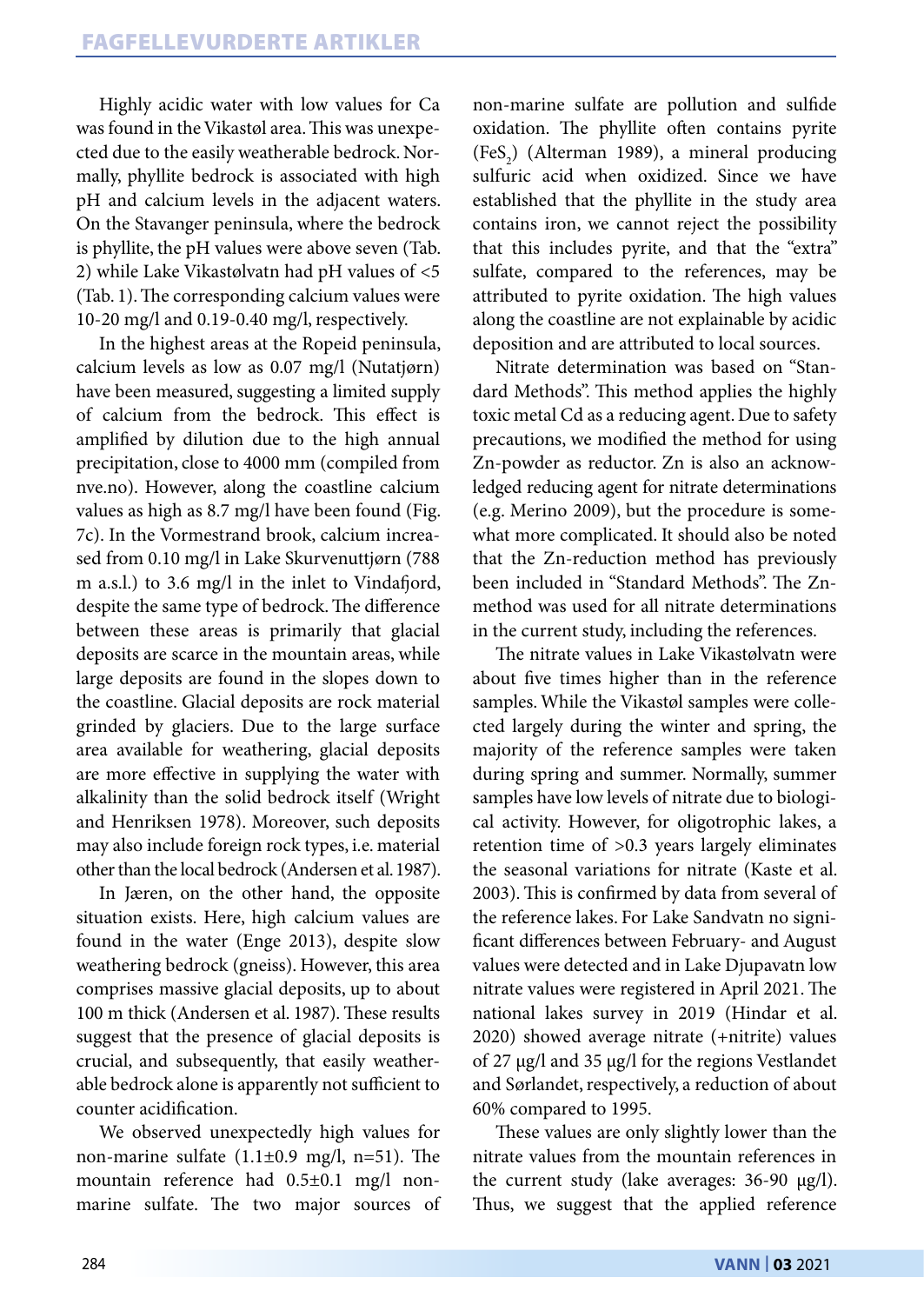samples are fairly representative. Based on this, the nitrate levels in Lake Vikastølvatn are much higher than normal, and comparable to the levels found in the eutrophic Lake Hålandsvatn.

The nitrate concentrations measured at sites located below 400 m a.s.l. were high, up to 820 µg/l, but the values decreased with increasing altitude (Fig. 7d), to values as low as in the reference lakes. The water from the higher area was sampled during the late snowmelt. In the "tail" of the snowmelt, the meltwater is close to distilled water (Johannessen et al. 1980). Due to the small lakes with low retention times, nitrate may have been washed out by the melting water. Therefore, we cannot entirely reject the possibility that the high altitude lakes may periodically have elevated nitrate values.

In the multiple regression of ANC vs. Ca,  $NO<sub>3</sub>$ , Cl, and  $SO<sub>4</sub><sup>*</sup>$ , no apparent effect of the latter was detected (p>0.05). This lack of relationship is assumably caused by intercorrelation effects. An inverse relationship between Cl and  $SO_4^*$  was found (r<sup>2</sup>=0.44, p<0.001, n=48). Harriman et al. (1995) observed the same effect in sea-salt exposed sites in NW Scotland and explained this effect with selective retention of acidic deposition in the soil. This effect caused low or even negative values for  $SO_4^*$ . Due to ion exchange effects, high values for Cl may also be associated with low pH- and ANC-values (Hindar et al. 1994, Hindar and Enge 2006). These intercorrelation effects mask the acidification due to non-marine sulfate.

Regarding the acidification parameters, SO $_4^*$ in Lake Vikastølvatn was 0.3 mg/l (6 µeq/l) higher than in the natural ("pre-acidification") state, while the corresponding value for  $NO<sub>3</sub>$ was 23  $\mu$ eq/l. This suggests that NO<sub>3</sub>-acidification is the primary issue in the study area. The industry in this part of Rogaland County emits large quantities of  $NO<sub>x</sub>$ . In the vicinity (radius 40 km) of the Vikastøl area, emissions representing 85% of the industrial NOx-emission in Rogaland County are located (norskeutslipp.no). However, assessing the influence on the local water chemistry requires detailed monitoring, where also meteorological data are considered.

# **Acknowledgements**

Thanks to Henrik van der Hoeven, Samuel Lutz, Markus Ottesen, Even Petersen, and Maya Stølen for contributing to the field and/or lab work. Also, the authors want to thank Øyvind Kaste for commenting a draft to this manus, the landowners for allowing us to use their private road to Vikastølvatn and Krista Kaster for improving the language. We also thank the County Governor of Rogaland for allowing us to use their picture of Lake Vikastølvatn and the loan of their boat, and Per Kristian Austbø for information regarding the local geology. The reference samples originate from monitoring projects financed by the power companies Sira-Kvina and Lyse.

# **References**

Alterman I.B. (1989). Phyllite. *In: Petrology. Encyclopedia of Earth Science. Springer, Boston.*

Andersen, B. G., Wangen, O. P., and Østmo, S. R. (1987). Quaternary geology of Jæren and adjacent areas, southwestern Norway. *Norges geologiske undersøkelse (NGU), Bulletin 411, Trondheim.* 

Eaton, A.D., Clesceri, L.S., and Greenberg, A.E. (eds) (1995). Standard methods for the examination of water and wastewater (19. edition). *American Public Health Association, American Water Works Association & Water Environment Federation, Washington DC.*

Enge, E. (2013). Water chemistry and acidification recovery in Rogaland County. *Vann 01-2013, 78-88.*

Enge, E., and Garmo, Ø. 2021. Estimation of low level carbonate alkalinity from single end point acidimetric titration to pH=4.5. *Fundamental and applied limnology (formerly Archiv für Hydrobiologie), 195(1), 1-7.*

Enge, E., Hesthagen, T., and Auestad, B. H. (2021). Low Recruitment in a Population of Brook Trout in a Norwegian Watershed—Is It Due to Dilution of the Water Chemistry? *Water, Air, & Soil Pollution, 232(1), 1-11.*

Garmo, Ø.A., Skjelkvåle, B.L., de Wit, H.A., Colombo, L., Curtis, C., Fölster, J., Hoffmann, A., Hruška, J., Høgåsen, T., Jeffries, D.S., Keller , W.B., Krám, P., Majer, V., Monteith, D.T., Paterson, A.M., Rogora, M., Rzychon, D., Steingruber, S., Stoddard, J.L., Vuorenmaa, J., and Worsztynowicz, A. (2014). Trends in surface water chemistry in acidified areas in Europe and North America from 1990 to 2008. *Water, Air and Soil Pollution, 225(3), 1-14.*